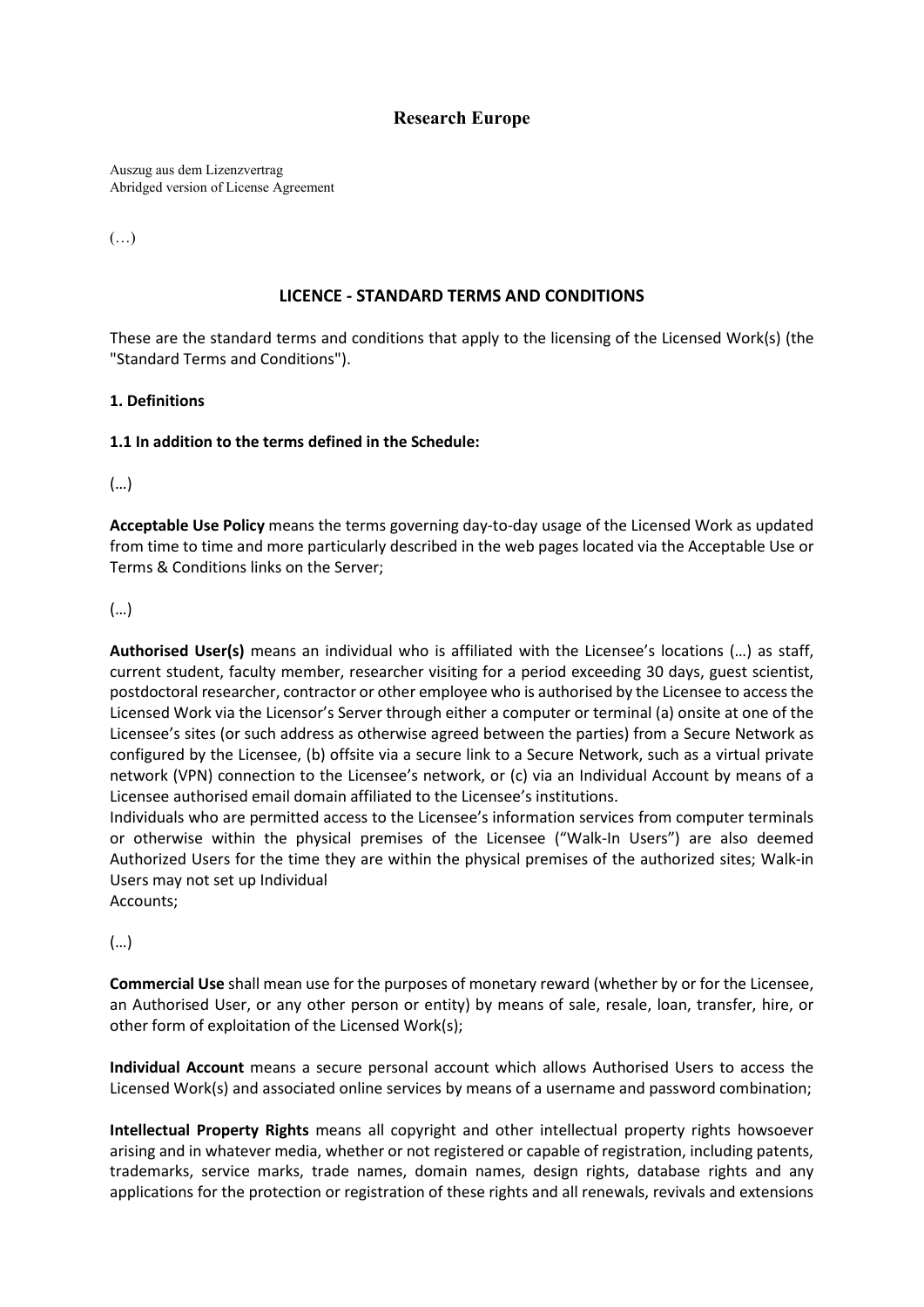thereof throughout the world;

(…)

**Licensor Trademarks** means the designations RESEARCH FORTNIGHT, RESEARCH EUROPE, RESEARCHRESEARCH.COM, ONDERZOEK NEDERLAND, RESEARCH PROFESSIONAL.COM, RESEARCH FORTNIGHT TODAY, RESEARCH USA and other designations as may be established by the Licensor from time to time;

**Material** means the content and material which makes up the Licensed Work including any article, job record, funding opportunity record, funding programme record, funding organisation record, abstract, index or advertising material;

(…)

**Purpose** means for the purposes of current awareness, research, teaching and private study;

(…)

### **2. Grant of Licence, Usage Rights and Limitations on Use**

2.1 (...) the Licensor hereby grants the Licensee a nonexclusive, non-transferable right during the Licence Period to allow Authorised Users access to and use of the Licensed Work(s) for the Purpose by means of one or more Secure Networks and via Individual Accounts on the terms and conditions of this Agreement.

The Licensee will ensure that no access is provided, and that no Individual Accounts are allocated, to anyone who is not an Authorised User.

### **2.2 During the Licence Period, Authorised Users may:**

**2.2.1** access the Server by means of a Secure Network in order to search the Licensed Work(s) and to view, retrieve, and display portions thereof;

**2.2.2** electronically save portions of the Licensed Work(s);

**2.2.3** print out single copies of portions of the Licensed Work(s) for personal or research use;

**2.2.4** provide print or electronic copies of all or any part of the Licensed Work(s) to national or international regulatory authorities for the purposes of or in anticipation of regulatory approval and/or trademark applications or other regulatory purposes in respect of the Licensee's products or services;

**2.2.5** arrange to have material automatically emailed to their own personal email account for their own personal or research use provided that Authorised Users do not forward or send any material to any third-party non-Authorised User; and

**2.2.6** use the bookmarks and magazines features on the Licensor's Server to annotate and republish material to other Authorised Users; this right does not extend to any republishing which is not done via the bookmarks and magazines features on the Licensor's Server.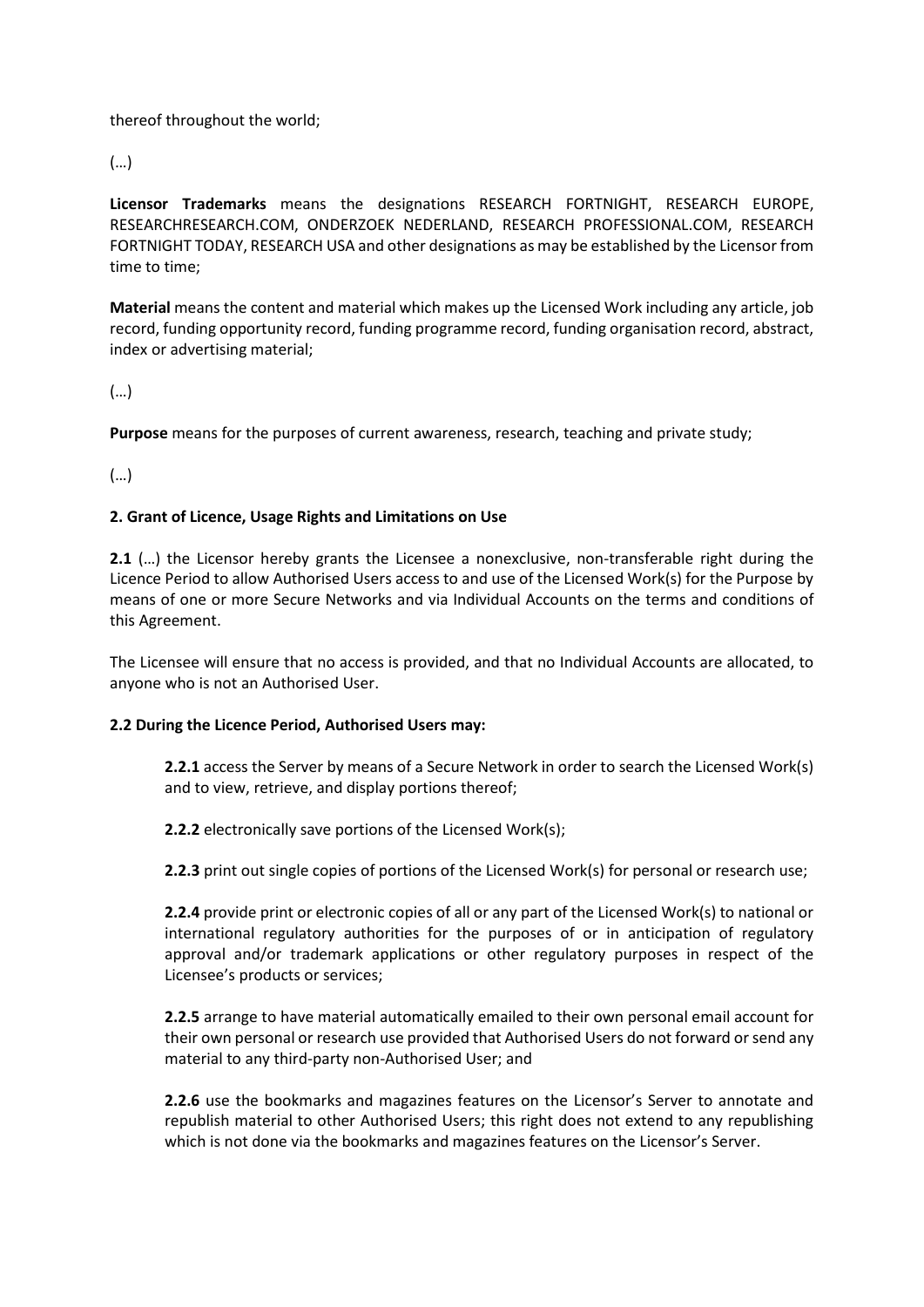#### **2.3 The Licensee will and Authorised Users will not:**

**2.3.1** remove or alter Licensor's copyright notices or other means of identification or disclaimers as they appear in the Licensed Work(s);

**2.3.2** systematically make printed or electronic copies of multiple portions of the Licensed Work(s) for any purpose; such usage, if required, is subject to additional agreement and an additional fee;

**2.3.3** use the Server or emails distributed by it for the purpose of gathering knowledge or information to assist or enable the creation of "deep links" from other websites to the Server or to allow knowledge or information gathered to be used by others for the above purposes. Kinds of deep linking expressly forbidden by this provision include (but are not restricted to): linking which embeds material from the Licensed Work(s) inside a visual frame of reference from another website; any linking which removes any element of the pages naturally rendered by the Server from the screen presented to users; any linking which reduces the likelihood that users will immediately identify the Licensor as the originator and owner of material forming part of the Licensed Work(s) on this Server or in emails distributed by it;

**2.3.4** display or distribute any part of the Licensed Work(s) on any electronic network, including without limitation the Internet and the World Wide Web, other than a Secure Network;

**2.3.5** access or use the Licensed Work(s) or to systematically receive emails from the Server whether directly or indirectly via any automatic email forwarding arrangement;

**2.3.6** use all or any part of the Licensed Work(s) for any Commercial Use, including use by public bodies as part of or to assist with services for which a charge is made;

**2.3.7** permit the functioning or content of the Server or Licensed Works to be shown to or viewed in any form by any person, organization, institution or other entity that is known to be offering anywhere in the world job advertisements or information or news comprising or related to funding opportunities for research;

**2.3.8** violate the Acceptable Use Policy in force at the time or use the Server to publish or distribute material which is defamatory, obscene, which would constitute a contempt of court, which promotes illegal activities or which infringes the rights (including the Intellectual Property Rights) of any person;

**2.3.9** copy or reverse engineer the Licensed Work(s), develop any improvement, modification or derivative works thereof or include any portion thereof in any other computer program, equipment or item; or

**2.3.10** represent or claim that it is the owner of the Licensed Work(s) or otherwise do anything that is inconsistent with Licensor's proprietary rights in the Licensed Work(s) or which could infringe the Licensor's Intellectual Property Rights.

**2.3.11** Upload or store on the Server any personal information other than the specific items expressly required by the interface to the Licensed Work(s), which may include the User's name, email address, job title/role, research area and institutional identification number.